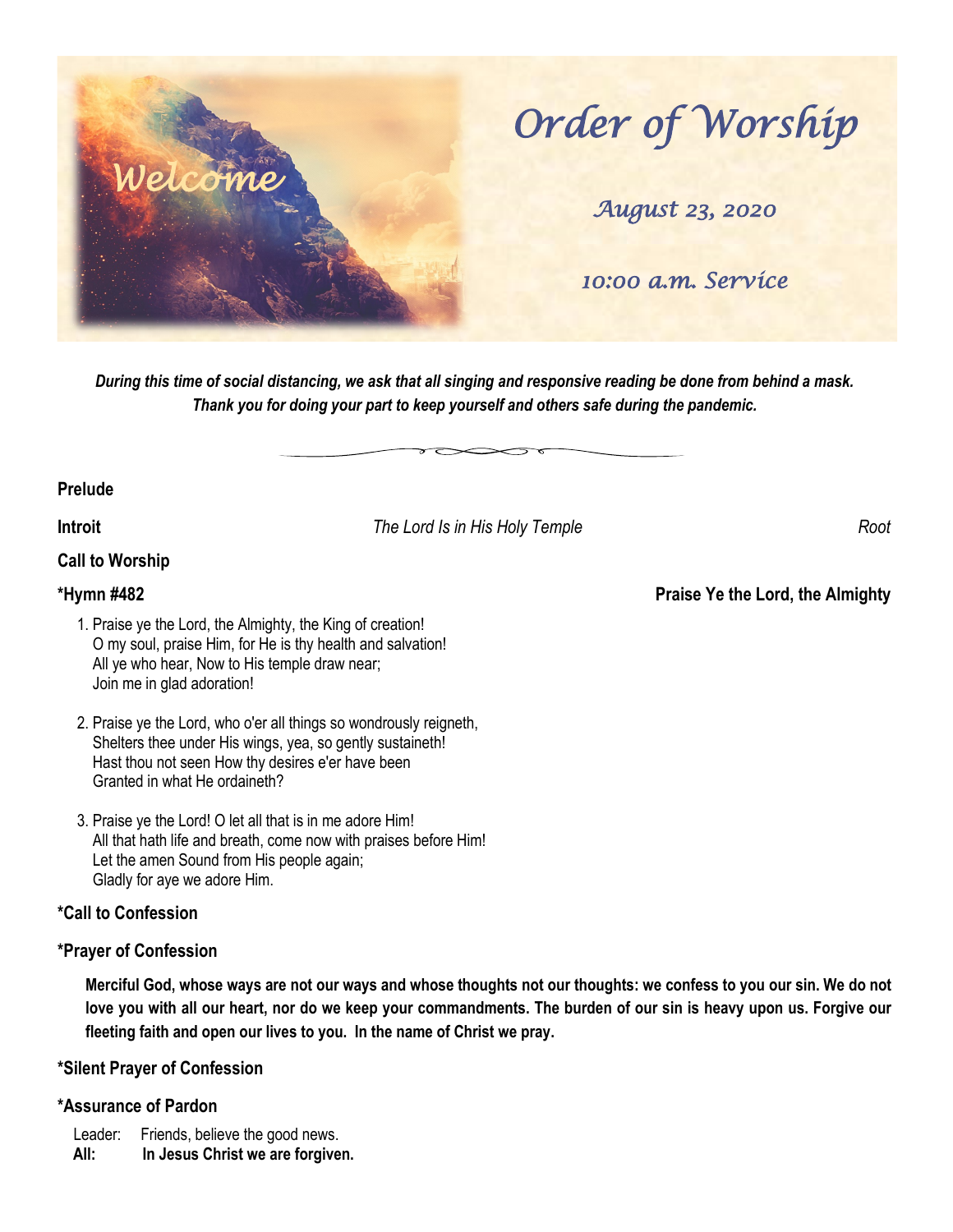## **\*Congregational Response** *Gloria Patri*

#### **Welcome and Announcements**

#### **Presentation of Tithes and Offerings**

 **Offertory** *Sonata no. 16, K545 – Allegro Mozart*

 **\*Hymn #592** *The Doxology*

## **\*Prayer of Commitment and the Lord's Prayer**

 **Our Father, who art in heaven, hallowed be thy name. Thy kingdom come, thy will be done on earth as it is in heaven. Give us this day our daily bread; and forgive us our debts as we forgive our debtors; and lead us not into temptation, but deliver us from evil. For thine is the kingdom and the power and the glory, forever. Amen.** 

## **\*Choral Response**

**Anthem** *Soon Ah Will Be Done Tate*

# **Scripture Reading Matthew 17:1-8**

<sup>1</sup> And after six days Jesus took with him Peter and James, and John his brother, and led them up a high mountain by themselves. <sup>2</sup> And he was transfigured before them, and his face shone like the sun, and his clothes became white as light. <sup>3</sup> And behold, there appeared to them Moses and Elijah, talking with him.

<sup>4</sup> And Peter said to Jesus, "Lord, it is good that we are here. If you wish, I will make three tents here, one for you and one for Moses and one for Elijah."

<sup>5</sup> He was still speaking when, behold, a bright cloud overshadowed them, and a voice from the cloud said, "This is my beloved Son, with whom I am well pleased; listen to him."

<sup>6</sup> When the disciples heard this, they fell on their faces and were terrified.

<sup>7</sup> But Jesus came and touched them, saying, "Rise, and have no fear."

<sup>8</sup> And when they lifted up their eyes, they saw no one but Jesus only.

The Word of the Lord. **Thanks be to God.**

## **Children's Time**

- 1. Be Thou my vision, O Lord of my heart; Nought be all else to me, save that Thou art-- Thou my best thought, by day or by night, Waking or sleeping, Thy presence my light.
- 2. Riches I heed not, nor vain, empty praise, Thou mine inheritance, now and always: Thou and Thou only, first in my heart, Great God of heaven, my treasure Thou art.
- 3. Be Thou my wisdom, and Thou my true word; I ever with Thee and Thou with me, Lord; Heart of my own heart, whatever befall, Still be my vision, O Ruler of all.

**Hymn #339 Be Thou My Vision**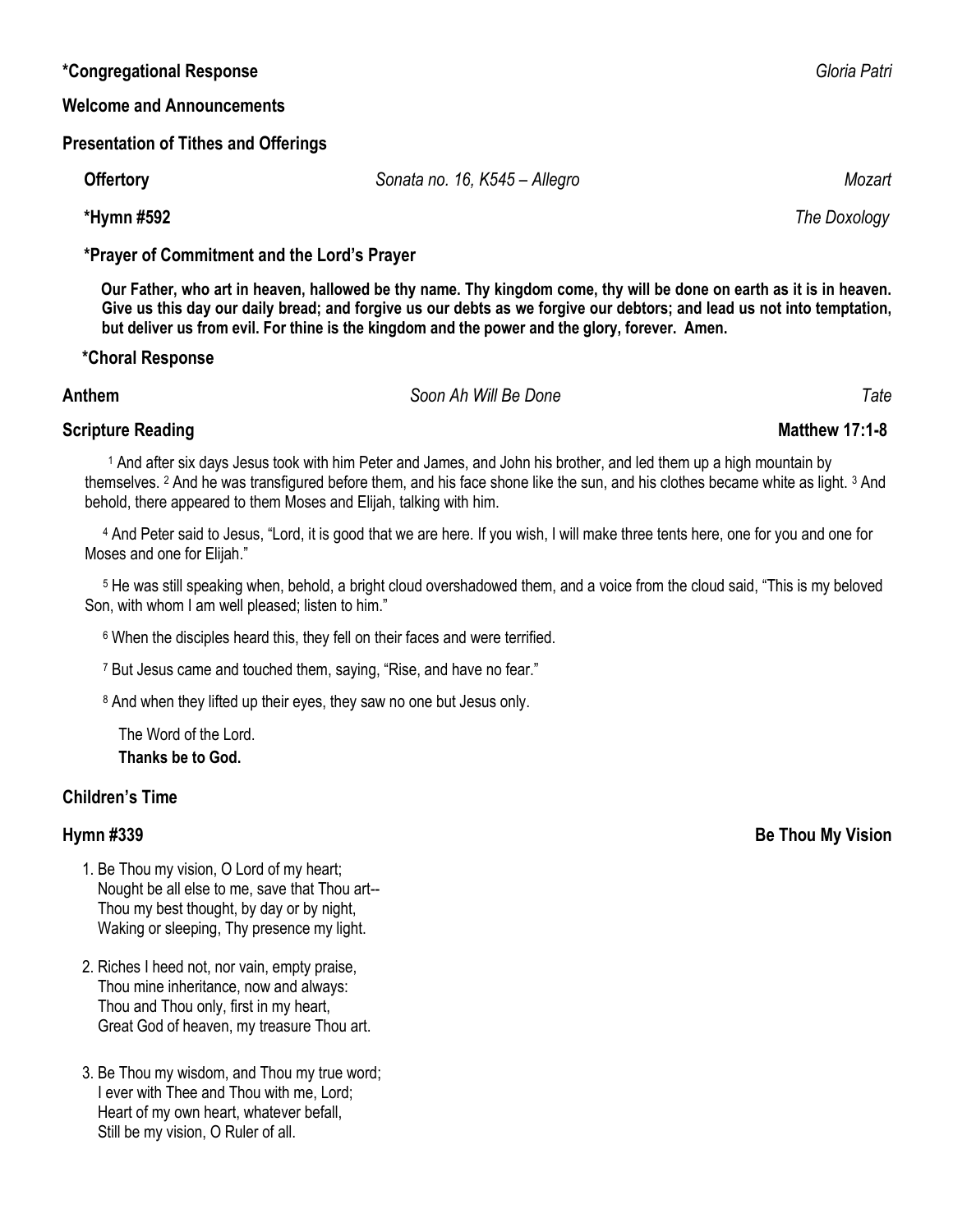# **Scripture Reading Exodus 3:1-6**

<sup>1</sup> Now Moses was keeping the flock of his father-in-law, Jethro, the priest of Midian, and he led his flock to the west side of the wilderness and came to Horeb, the mountain of God. <sup>2</sup> And the angel of the Lord appeared to him in a flame of fire out of the midst of a bush. He looked, and behold, the bush was burning, yet it was not consumed.

<sup>3</sup> And Moses said, "I will turn aside to see this great sight, why the bush is not burned."

<sup>4</sup> When the Lord saw that he turned aside to see, God called to him out of the bush, "Moses, Moses!"

And he said, "Here I am."

<sup>5</sup> Then he said, "Do not come near; take your sandals off your feet, for the place on which you are standing is holy ground." <sup>6</sup> And he said, "I am the God of your father, the God of Abraham, the God of Isaac, and the God of Jacob."

And Moses hid his face, for he was afraid to look at God.

**Sermon Rev. Dr. David H. Green** 

# **Holy Ground**

*"And the angel of the Lord appeared to him in a flame of fire out of the midst of a bush. He looked, and behold, the bush was burning, yet it was not consumed."* (Exodus 3:2)

# **\*Prayers of the People**

## **\*Hymn #441 I Love Thy Kingdom, Lord**

- 1. I love Thy kingdom, Lord, the house of Thine abode, The church our blest Redeemer saved With His own precious blood.
- 2. I love Thy church, O God; Her walls before Thee stand, Dear as the apple of Thine eye, and graven on Thy hand.
- 3. For her my tears shall fall, for her my prayers ascend; To her my cares and toils be given, ill toils and cares shall end.

## **\*Charge and Benediction**

## **\*Closing Response**

4. Beyond my highest joy I prize her heavenly ways, Her sweet communion, solemn vows, Her hymns of love and praise.

## **\*Postlude**

\*Please stand if able.